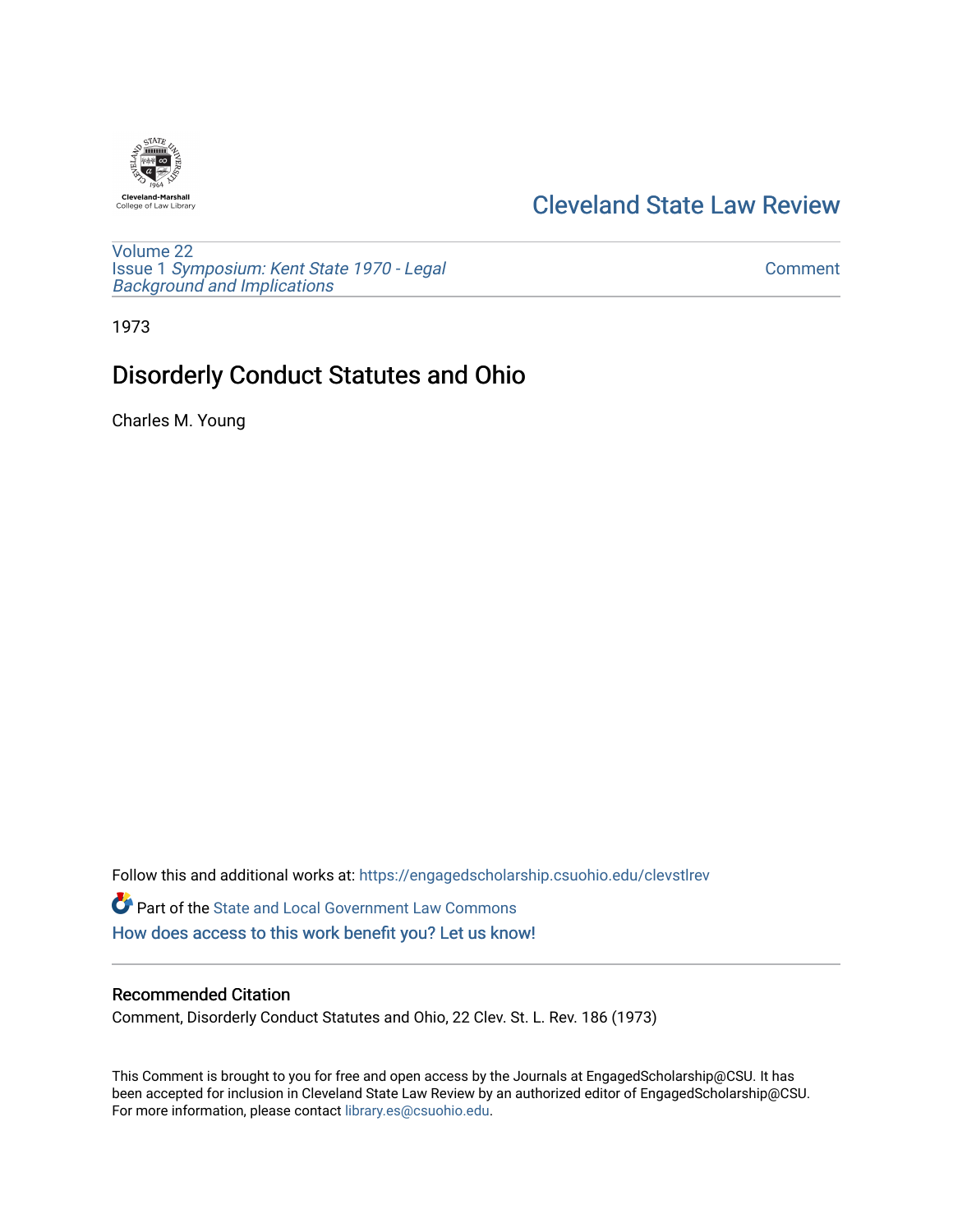## *Disorderly Conduct Statutes And Ohio*

ISORDERLY CONDUCT WAS NOT AN OFFENSE AT COMMON LAW and **is prohibited only as provided by statute.** In Ohio it can only be defined in very general terms and normally consists of conduct which annoys, inconveniences, or alarms other members of the community. It may be, but is not necessarily, a breach of the peace. This Note is concerned with the varied statutory definitions of the offense.

The vagueness of disorderly conduct statutes' has led a Municipal Court judge in Baltimore, Maryland, to declare that "[j]udges who have the daily responsibility of interpreting conduct and determining whether it amounts to the crime of disorderly conduct have, because of the vagueness of the definition, the added duty to be viligant against abuse."<sup>2</sup>

In Ohio, as throughout the country, the peace and good order of communities are often protected by vague disorderly conduct statutes which fail to sufficiently define prohibited conduct. The failure of such statutes to provide specific standards for enforcement, and the determination of the courts to uphold these laws, may lead to an arbitrary standard of justice.

When the courts are presented with a vagueness question concerning an archaic city or state statute, they should be eager to void, rather than careful to limit and interpret the language of the law. It is the duty of the legislatures to provide specific statutes which benefit the individual and the community and it is the duty of the courts to establish and insure the minimum standard of specificity required of these statutes.

## The Scope of the Problem

In 1971, an estimated 750,000 people were arrested in the United States for disorderly conduct,<sup>3</sup> and while this offense recorded the second highest number of arrests for any such category,<sup>4</sup> the nature

<sup>1</sup> **ANNO. CODE** OF MARYLAND, art. 27 §123 (1957). This section ot the Maryland Code was one **of** the disorderly conduct statutes to which Judge Watts referred. It provides in part: "Every person who shall be found drunk, or acting in a disorderly manner to the distur. bance of the public peace, upon any street or highway **- - -**shall be deemed guilty **of** a misdemeanor . . .<sup>2</sup>

<sup>&#</sup>x27;Watts, *Disorderly Conduct Statutes in Our Changing Society,* 9 *WM.* & MARY L. REV., 354, **355** (1967). The thrust of this article, adapted from a speech to the North American Judges Association Eastern Regional Conference in 1967, is "that with the changes in the attitude of young people in our permissive society . . . the courts must be alert to abuses and distortions in the law." As a result of vague disorderly conduct statutes, "[t] he judge has no<br>objective yardstick and is forced to re dangerous set of circumstances which may lead to a lack **of** fundamental justice. The answer would be to set forth in the statutes as completely and as broadly as possible those acts which constitute offenses."

<sup>3</sup> FBI, **UNIFORM** CRIME REPORTS **FOR THE UNITED STATES 115** (1971). *<sup>4</sup>*

*<sup>1</sup>d.*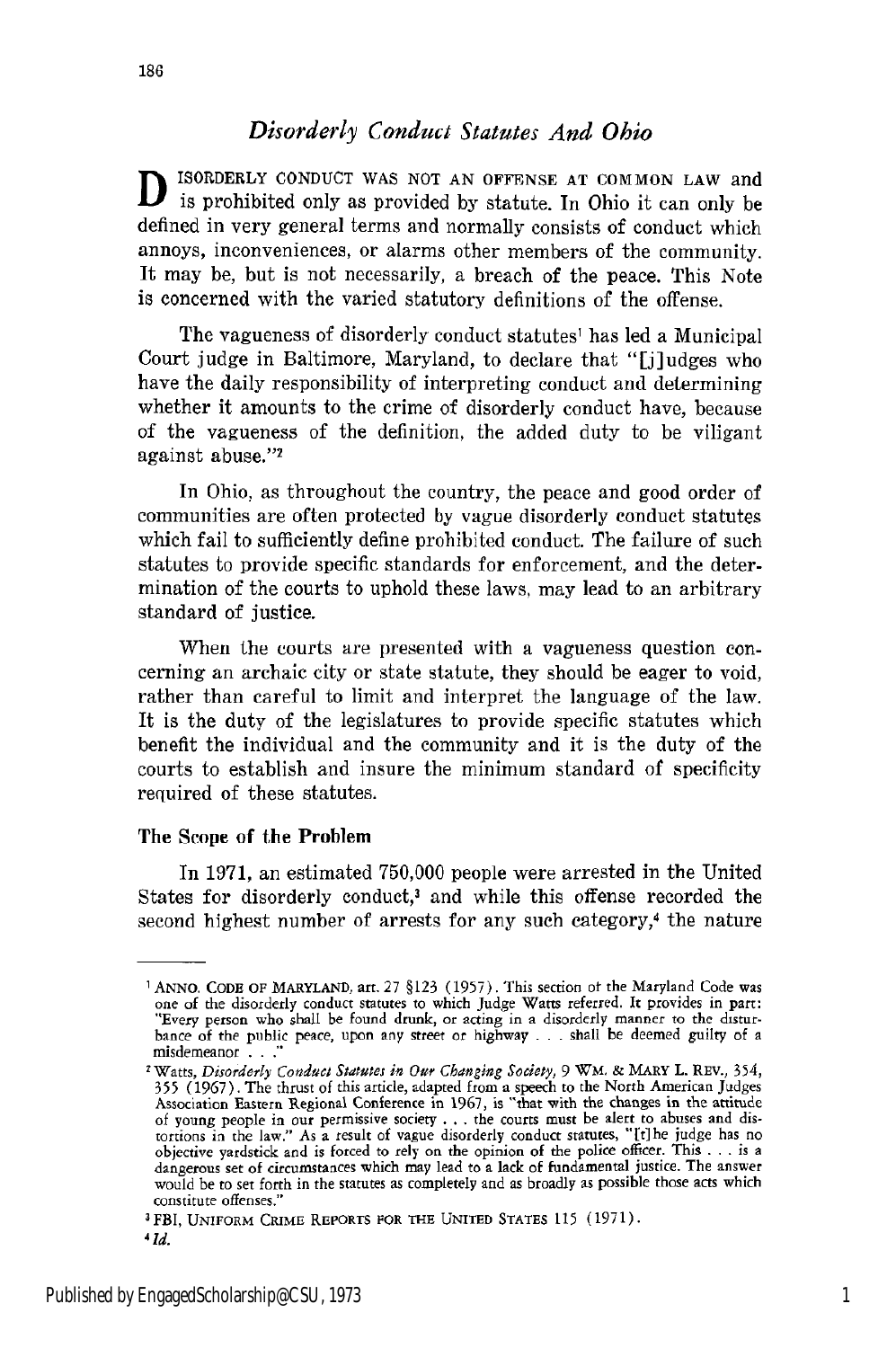of the offense is such that the effect of these arrests is normally dismissed. As the National Advisory Commission on Civil Disorders recognized, however, the possibility of arbitrary arrest and prosecution for even a minor criminal offense may inhibit expression and provoke reactions from those within the minority community.<sup>5</sup> When this possible source of hostility is measured against the estimated 750,000 arrests arising from disorderly conduct, the number of arrests in this category takes on a more serious tone.

In 1967, the Kerner Commission found a need for specific legislation which proscribed "the full range of riot behavior," rather than to "rely on vague disorderly conduct or loitering statutes in riot situations."6 The law enforcement systems of our major cities, caught unprepared in a wave of civil disorder, had used vague ordinances to clear streets and punish conduct not otherwise prohibited.7 The apparent "selective enforcement" of these ordinances was cited by the Commission as one source of the minority unrest which led to the explosive condition of America's ghettos.8 The legislative response to this need varied, but in most jurisdictions we now find statutes which prohibit specific riot behavior.<sup>9</sup>

In 1973, after the fear of civil disorder has declined, there remains a problem with these vague disorderly conduct statutes as they apply to the individual in less than full-blown riot situations. The arbitrary enforcement of a statute may inhibit the only effective method of expression many people have found. That is the right to publicly disagree with the ideas and actions of others. It is a right

*aid.*

(Continued on next page)

NATIONAL ADVISORY COMMISSION ON CIVIL DISORDERS, REPORT 186 (1971), [hereinafter cited as Kerner Commission]. This report was prepared by the Commission at the request of President Lyndon B. Johnson to determine the cause of the civil disorders of **1967.**

*<sup>61</sup>d.* at **26,** 157. The Commission cited "abrasive relationships between police and **. -** .  $1a$ , at  $20$ ,  $12/$ . The Commission cited abrasive relationships between police and  $\dots$  minority groups  $\dots$  (as a) major source of grievance, tension, and ultimately, disorder."

**<sup>7</sup> Id.** at **26.**

*<sup>5</sup> See* e.g. OHIO REV. CODE **ANN. §§2923.51-.54** (Page **1972).** These sections became effective in 1968 **to** prohibit this specific riot behavior in Ohio. The first **and** second degree riot statutes provide:

<sup>§2923.52</sup> SECOND DEGREE RIOT.

No person shall participate with four or more others in violent and tumultuous conduct:

<sup>(</sup>A) With intent to do a lawful act with unlawful force and violence in such a manner as to create a clear and present danger to the safety of persons or property;

<sup>(</sup>B) With intent to prevent or coerce official action, or to hinder, impede, or obstruct **a** function of government;

<sup>(</sup>C) With intent to commit or facilitate the commission of a misdemeanor.

Whoever violates this section is guilty of riot in the second degree, and shall be fined not more than one thousand dollars or imprisoned not more than one year, or both.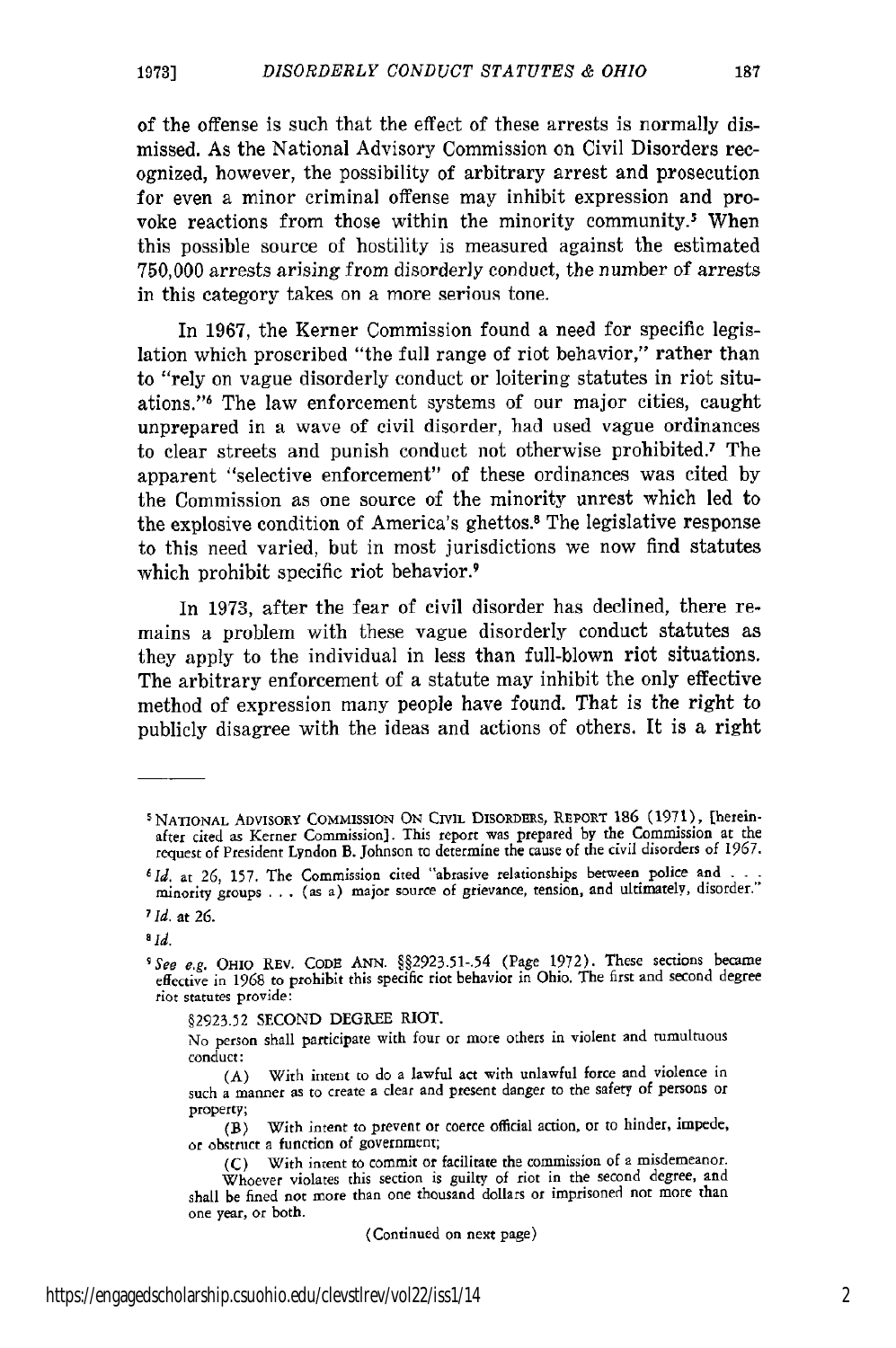which must be jealously guarded and uniformly restricted for the community good. That restriction must be limited and well defined.<sup>10</sup>

## The Nature of the Problem

It is generally accepted that a statute prohibiting criminal conduct must strike a balance between the inherent first amendment freedoms of the individual and the responsibility to protect the peace and good order of the community.11 There are definite ascertainable interests of the community which will support an exercise of police power.<sup>12</sup> Carefully drawn statutes are necessary to protect these interests from many forms of offensive conduct. For the sake of legislative and administrative ease, however, the result is often a very general statute which prohibits all annoying conduct.<sup>13</sup> Suffering from the constitutional infirmities of vagueness and overbreadth, the statute may readily become a "weapon of oppression" infringing upon the rights of the individual. <sup>4</sup>

An example of such a vague and overbroad city ordinance, a possible "weapon of oppression," **can** be found in the Code of Ordinances for the City of Cincinnati:

It shall be unlawful for three or more persons to assemble, on any of the sidewalks, . . . and there conduct themselves in a manner annoying to persons passing by, or occupants of adjacent buildings **. . .2**

(Continued from preceding page)

,2923.53 FIRST DEGREE RIOT.

No person shall participate with four or more others in violent and tumultuous conduct:

(A) With intent to commit **or** facilitate the commission of a felony;

(B) With intent to commit or facilitate the commission of any offense involving force or violence against persons, whether such offense is a misdemeanor or felony;

(C) When the actor or any participant to the knowledge of the actor uses or intends to use a firearm or other deadly weapon, or dynamite or other dangerous explosive, or any incendiary device.

Whoever violates this section is guilty of riot in the first degree, and shall be fined not more than one thousand dollars or imprisoned not more than one year, or both, or shall he imprisoned not less than one nor more than three years.

**t0** NAACP v. Button, 371 U.S. 415, 432 (1963).

**11** American Communications Ass'n, **CIO** v. Douds, 339 U.S. 382, 399 (1950).

"Cleveland v. Anderson, 13 Ohio App. 2d 83, 234 N.E.2d 304, 306 (1968). "Ohio holds that an exercise of police power will be held valid if it bears a real and substantial relation to the public health, safety, morals or general welfare, and if it is not unreasonable or arbitrary."

*13 See e.g.* SOUTH **EUCLID,** OHIO ORDINANCE 527.03 which provides in part:

It shall be unlawful for any person to disturb the peace and good order **of the** city by fighting, quarreling, wrangling, threatening violence to the person or property of others, or by riot, tumult, lascivious, obscene, profane, or scandalous language, or **by** making outcries, clamor, or noise in the night, or by intoxication, drunkenness **. ..**

<sup>14</sup> Connally v. General Constr. Co., 269 U.S. 385 (1926).

<sup>15</sup> CINCINNATI, OHIO, CODE OF ORDINANCES §901-L6 (1956).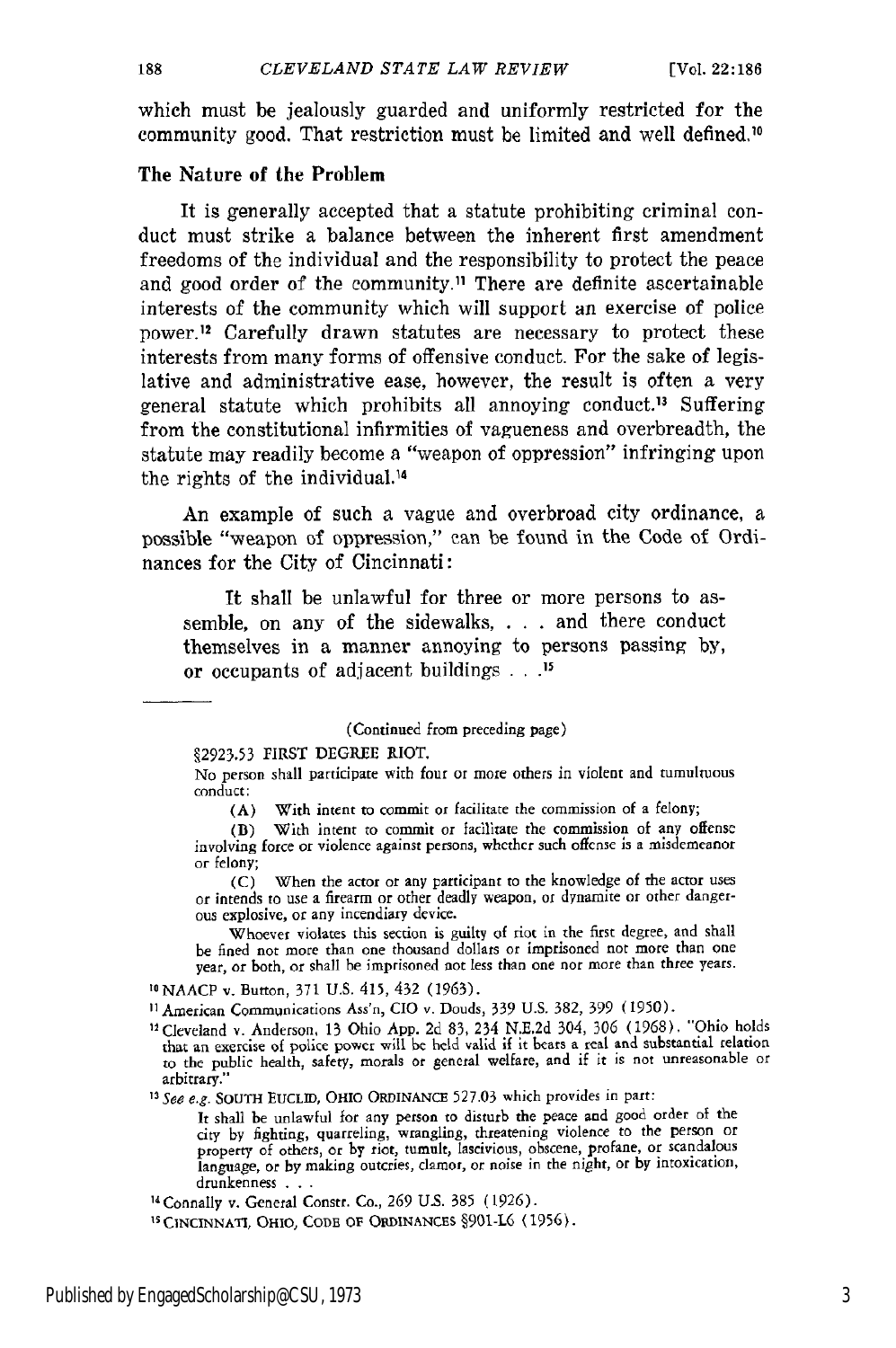The Kerner Commission cited the alleged arbitrary enforcement of this ordinance as an inflammatory element in the 1967 civil disorders which occurred in Cincinnati.<sup>16</sup> Prior to a major disturbance, the Negro community, resentful of an apparent double standard of justice within the city, had presented a list of grievances to the municipal government.<sup>17</sup> Included was a demand for the repeal of this antiloitering ordinance. Officials failed to realize the volatile frustrations of people in the ghetto, however, and violence erupted. <sup>18</sup>

When this ordinance was later contested in the courts, the Ohio Supreme Court upheld the validity of this language and wrote that "the word annoying is a widely used and well understood word; it is not necessary to guess its meaning."19 Based on this interpretation, the Court found that the ordinance was not vague.<sup>20</sup> The Supreme Court of the United States disagreed, however, and made a further contribution to the definition of vagueness.<sup>21</sup> It held the ordinance vague because it subjected a first amendment freedom open to an unascertainable standard, and overbroad because it could punish "constitutionally protected conduct."<sup>22</sup> The ordinance, while properly within the power of the city to regulate such conduct, did so in terms from which no objective standard could be drawn. The word "annoying," while capable of definition, provided only a subjective standard for enforcement. What one man considers annoying conduct may not be annoying to another.<sup>23</sup>

It is the arbitrary enforcement of statutes based on such subjective standards which creates one basis for the vagueness doctrine.<sup>24</sup> The lack of specificity may lead to "arbitrary or capricious action" by those charged with its enforcement.<sup>25</sup>

## Vagueness and Overbreadth

At common law,<sup>26</sup> and now as an element of due process,<sup>27</sup> a criminal statute must describe prohibited conduct with sufficient

<sup>&</sup>quot; KERNER CoMMISsION, *supra* note **5,** at **26.**

*T7 d.* at **26,** 27.

**<sup>7</sup>** *Id.* "Between January of **1966,** and June of 1967, 170 of some 240 persons arrested under the ordinance were Negro." While "... 135,000 out of the city's 500,000 residents were Negroes."

<sup>&</sup>quot;Cincinnati v. Coates, 21 Ohio St.2d **66, 255** N.E.2d 247 (1970), *rev'd* 402 U.S. **611** (1971).

 $20$  Id.

<sup>2</sup> Coates v. Cincinnati, 402 U.S. **611, 613** (1971).

*<sup>2</sup>Id.* at 614.

<sup>&</sup>lt;sup>23</sup> *Id.* at 615, 616. The court in its discussion of this anti-loitering statute stated that "... such a prohibition **...** contains an obvious invitation to discriminatory enforcement against those *whose* association *together* is 'annoying' because their *ideas,* their lifestyle, or their physical appearance is resented by the majority of their fellow citizens."

<sup>24</sup>Grayned v. Rockford, **408** U.S. 104 (1972).

<sup>25</sup>Watts, *smpra* note 2, at 349, 352.

<sup>2&#</sup>x27;Pierce v. United States, 314 U.S. **306,** 311 (1941).

<sup>&#</sup>x27; Connally v. General Constr. Co., **269** U.S. 385 (1926).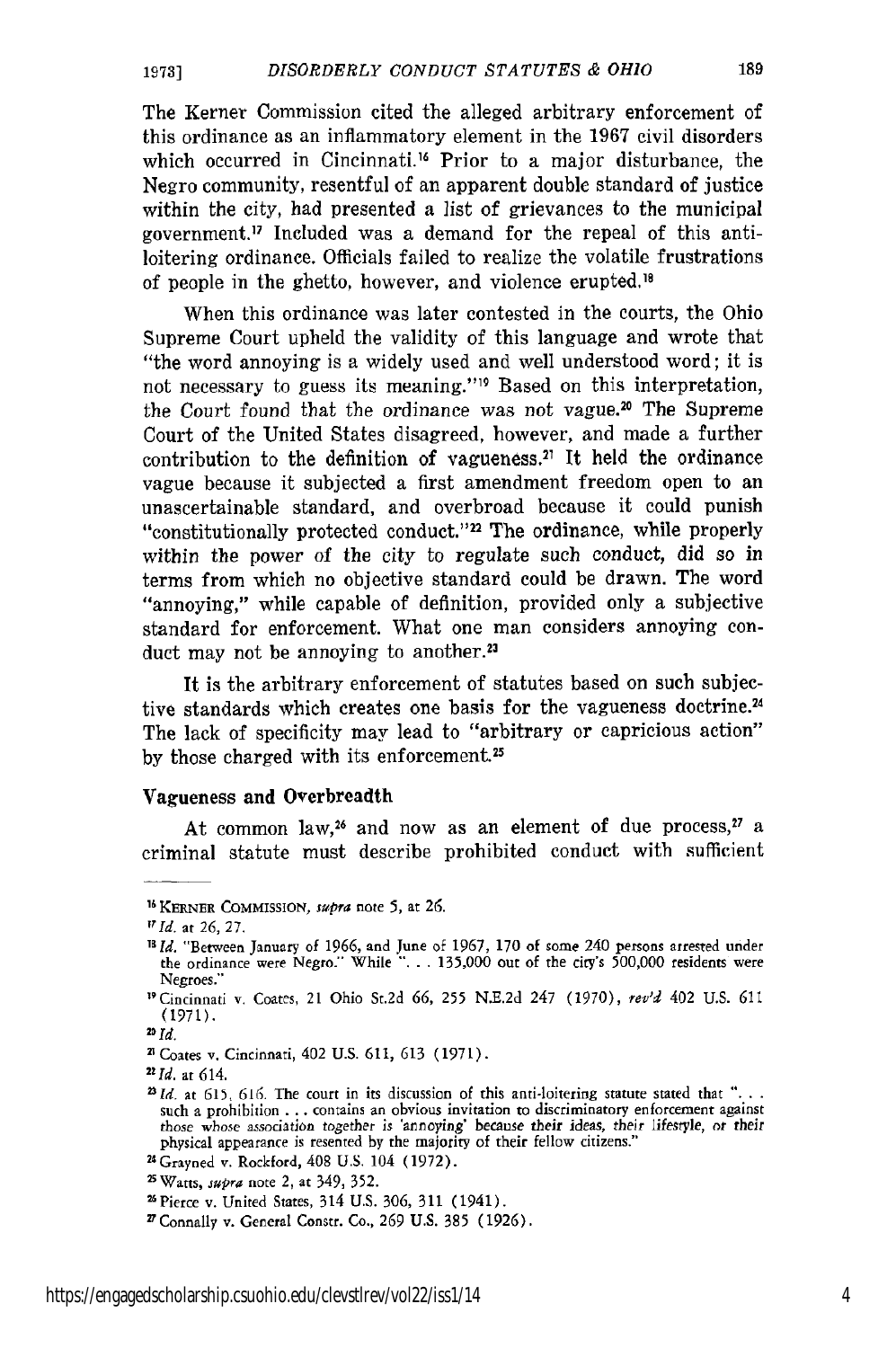190

certainty to give notice of the offense. 28 Statutes which fall short of this necessary specificity are void for vagueness. It is difficult to determine the actual standard of certainty required of criminal statutes, $2^{\circ}$  but it is generally accepted that the language must provide notice of the prohibited conduct and mark distinct boundaries for the enforcement of the law.<sup>30</sup> The nature of the offense,<sup>31</sup> the difficulty of definition,<sup>32</sup> the element of intent,<sup>33</sup> and other material factors<sup>34</sup> are considered by the court in its determination of the required certainty; but traditionally, it is the interaction of these factors with the required notice to the reasonable man which determines the necessary specificity of the language involved.<sup>35</sup> The courts will weigh the nature of the individual interest to be regulated against the interest of the community in the regulation of this conduct. 6 It is this weighing of interests which determines the required certainty of statutory language, and the validity of an exercise of police power.

Overbreadth concerns those statutes which, even though possibly describing the prohibited conduct with sufficient certainty, do so in terms so broad that they encompass constitutionally protected conduct.<sup>37</sup> And while a vague statute is usually overbroad, an overbroad statute need not be vague. The vagueness and overbreadth principles are separate and distinct yet similar constitutional flaws, often considered by the courts as one. Here we are concerned with the overbreadth of disorderly conduct statutes, whether vague or

- **1** Scull v. Virginia, 359 U.S. 344 (1959).
- 3 5Winters v. New York, 333 U.S. **507** (1948).
- 33 United States v. Petrillo, 332 U.S. 1 (1947); Screws v. United States, 325 U.S. 91 (1945).
- 34Grayned v. City of Rockford, 408 U.S. 104, **116** (1972). "The nature **of** a place, 'the pattern of its normal activities, dictates the kinds of regulations of time, place and manner that are reasonable.'" See also, People v. Shifrin, 301 N.Y. 445, 94 N.E.2d 724 (N.Y. Ct. App. 1950) which finds the individual

<sup>&</sup>lt;sup>28</sup> Watkins v. United States, 354 U.S. 178, 208 (1957).

<sup>2</sup> Eastman v. State, 131 Ohio St. 1, 1 N.E.2d 140, 141 (1936). Here the Ohio Supreme Court, although providing no standard, stated that a statute cannot be held invalid for uncertainty if any reasonable and practical construction can be given to its language; mere difliculty in ascertaining its meaning, or the single fact that it is susceptible of different interpretations will not necessarily render it nugatory **. . .**

<sup>&</sup>quot; United States v. Petrillo, 332 U.S. **1,** 7, **8,** (1947). In this early vagueness decision **the** Court found **the** "Constitution presents no ... insuperable obstacle to legislation." The fact that **<sup>a</sup>**more certain definition of the regulated conduct could have been enacted will not render a statute void.

**<sup>35</sup>** Connally v. General Constr. Co., **269** U.S. 385 (1926).

**<sup>36</sup>** American Communications Ass'n, CIO v. Douds, 339 U.S. **382,** 399 (1950). The Supreme Court held that when first amendment freedoms are regulated in the interest of public order "the duty of the courts is **to** determine which of these two conflicting interests **de-**mands **the** greater protection under the circumstances presented."

<sup>T</sup> Cox v. Louisiana, 379 US. 536 (1965). In this decision the Supreme Court held the state construction of a statute to prohibit the orderly expression of an unpopular view unconstitutional.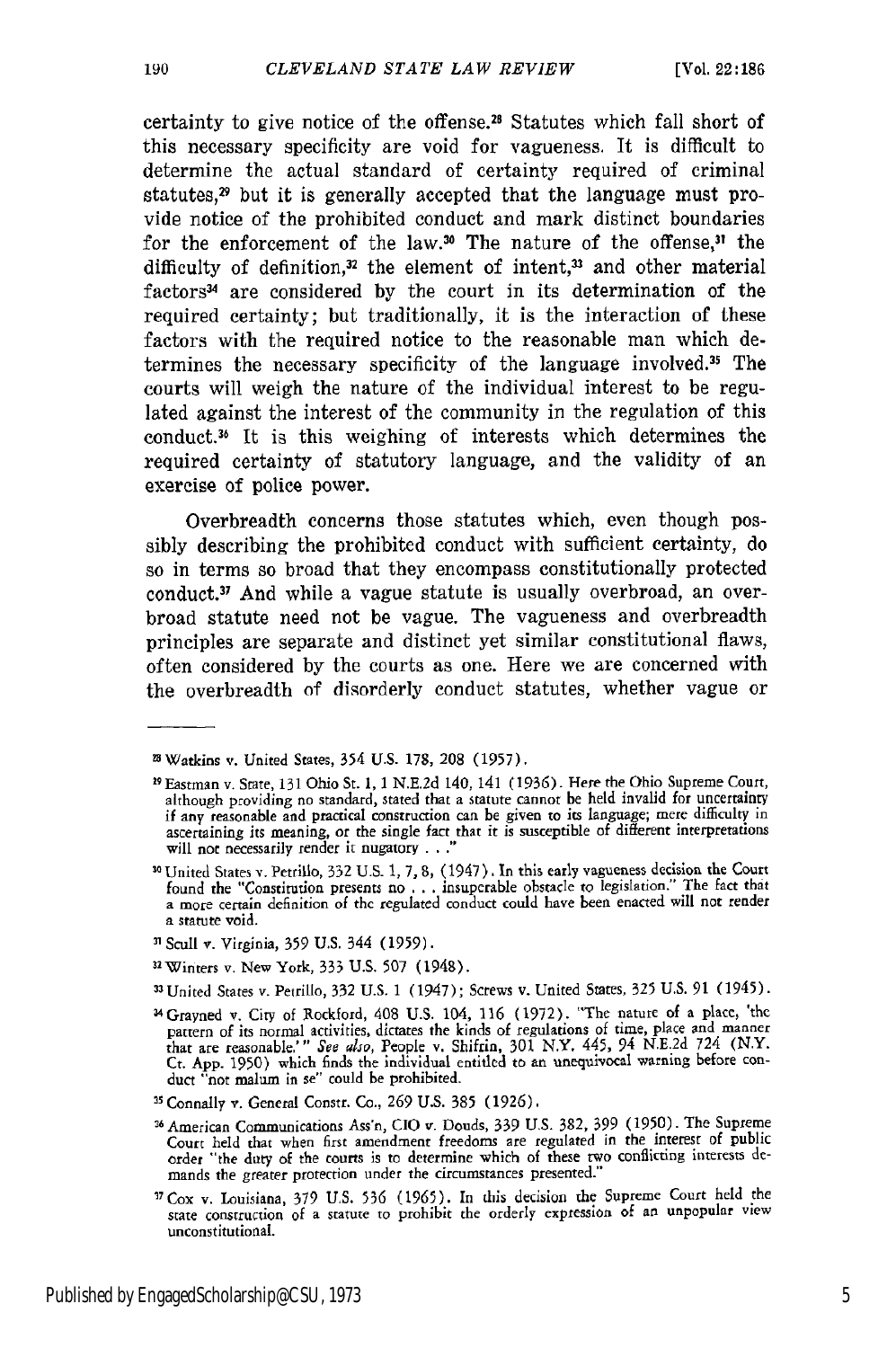merely too general for the protection of the rights of the individual.<sup>38</sup> Such statutes may prohibit constitutionally protected conduct, and provide a basis for the inconsistent regulation of that conduct properly within the power of the city to regulate. A statute which provides no objective standard for enforcement, but is interpreted to regulate only that conduct not constitutionally protected may provide no guarantee against arbitrary or capricious action. In fact, it may encourage such action.

In the protection of individual interests, the vagueness and overbreadth doctrines have required a higher degree of certainty in the definition of these offenses in the area of the first amendment freedoms;<sup>39</sup> and recent Supreme Court decisions have held anti-noise,<sup>40</sup> loitering,<sup>41</sup> vagrancy,<sup>42</sup> and lewd or profane speech statutes<sup>43</sup> to this specificity requirement. It is generally recognized that prosecution in this area "involves imponderables and contingencies that themselves may inhibit the full exercise of first amendment freedoms,"<sup>44</sup> and the Supreme Court has been quick to protect these interests of the individual.5 In fact, the Supreme Court has explained that "[t]he objectionable quality of vagueness and overbreadth does not depend upon absence of fair notice . . . but upon the danger of tolerating, in the area of first amendment freedoms, the existence of a penal statute capable of sweeping and improper application."<sup>46</sup> And although it would seem that disorderly conduct may be distinguished as action rather than a first amendment freedom, the courts will look to the effect of the statute as well as the conduct which it is drawn to prohibit.<sup>47</sup> Where a statute which regulates conduct infringes upon the rights of the individual, it is the duty of the courts to determine which interest demands the greater protection.<sup>48</sup> It is only through this weighing of interests that a standard of required specificity may be determined.

- 
- <sup>41</sup>Coates **v.** Cincinnati, 402 U.S. **611** (1971). 4 2 Papachristou v. Jacksonville, 405 U.S. 156 (1972). 43 Gooding v. Wilson, 405 U.S. **518** (1972).
- 
- 4Dombrowski v. Pfistes, 380 U.S. 479, 486 (1965).

45 NAACP v. Button, 371 U.S. 415,433 (1963), "First Amendment freedoms need breathing space to survive, government may regulate in **the** area only with narrow specificity."

**<sup>38</sup>** 12 *AM.* JUR. 2d *Breach* **of** *Peace,* §38 (1964). **1** would disagree with the statement found herein that "A statute that declares that any person who by offensive or disorderly acts or language annoys or interferes with another person in any place is guilty of the misdemeanor of disorderly conduct is not subject t invalid for lack of objective standards." **<sup>3</sup>**NAACP v. Button, 371 U.S. 415 **(1963);** Scull v. Virginia, 379 **U.S.** 344 (1959). <sup>4</sup>

<sup>0</sup> Grayned v. Rockford, 408 U.S. 104 (1972)

<sup>&</sup>lt;sup>46</sup> Id. at 433 (1963).

<sup>&#</sup>x27;American Communications Ass'n, **CIO** v. Douds, 339 U.S. 382, 399 (1950). The court stated that "regulation of 'conduct' has all too frequently been employed **by** public authority as a cloak **to** hide censorship of unpopular ideas."

 $^{48}$ Id.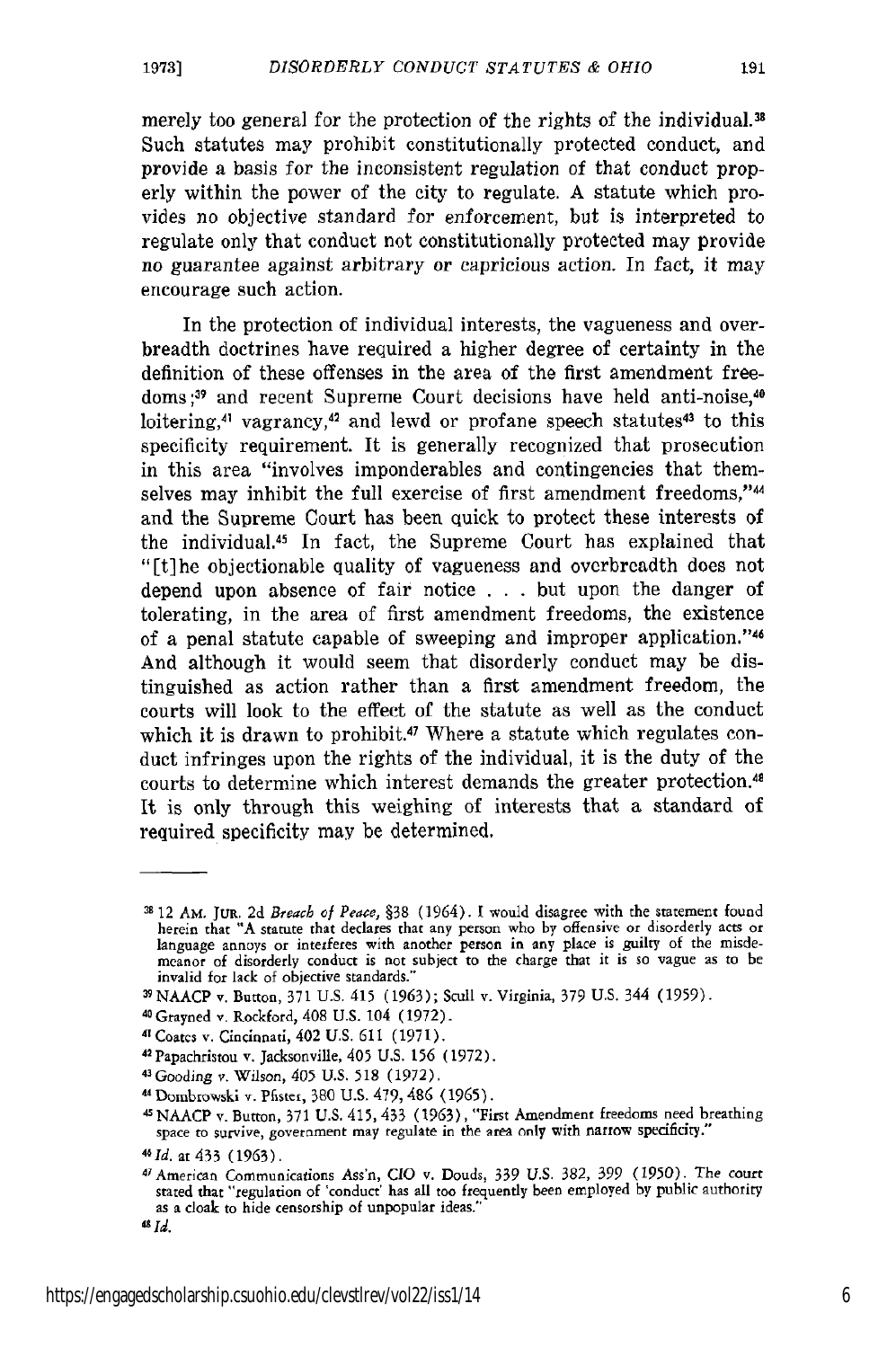The vagueness concept, once a common law requirement of notice, has become a principle which centers on a "rough idea of fairness,"<sup>49</sup> and hinges on a reasonable weighing of all of the interests involved.<sup>50</sup> It requires no insurmountable standard of certainty of the legislature in the definition of the conduct to be regulated.<sup>5</sup> ' And the fact that "marginal cases" exist where it is difficult to determine whether the conduct in question is prohibited will not render a statute invalid.<sup>52</sup> Where, however, the conduct to be regulated affects interests of the individual which outweigh the interest of the community in the regulation of this conduct, the courts will require a higher degree of certainty.<sup>53</sup>

In a recent decision, the Supreme Court, moving beyond the traditional requirement of notice to the offender, explained that vague laws are offensive to "several important values."<sup>54</sup>

First, ... we insist that laws give the person of ordinary intelligence a reasonable opportunity to know what is prohibited so that he may act accordingly **....**

Second, ... if arbitrary and discriminatory enforcement is to be prevented, laws must provide explicit standards for those who apply them.

 $\ddot{}$ 

Third, .. Uncertain meanings inevitably lead citizens to steer far wider of the unlawful zone . . . than if the boundaries of the forbidden areas were clearly marked.<sup>55</sup>

The basis for the vagueness principle, at least in the areas which abut on the first amendment freedoms, rests on these three values. The courts must concentrate on each of these factors if our population is to enjoy an unfettered freedom of expression.

Thus, for example, where a statute provides "A person is guilty of disorderly conduct if, with intent to cause public incon-

<sup>49</sup> Colten v. Kentucky, 407 U.S. 104, 110 (1972).

*s <sup>0</sup> See e. g.* Papachristou v. Jacksonville, 405 U.S. **156** (1972). A consideration **of** the interests involved in the enforcement of a Jacksonville vagrancy ordinance led the court to com- mcnt, the ordinance "makes criminal activities which by modern standards are normally innocent.

**<sup>1</sup>** Colten v. Kentucky, 407 U.S. 104, 110 (1972); United States v. Petrillo, 332 **U.S. 1,** 7 (1947).

**<sup>52</sup>** United States v. Petrillo, 332 U.S. 1, 7 (1947).

<sup>53</sup> Grayned v. Rockford, 408 U.S. 104 (1972). The Supreme Court stated that ". . . in assessing the reasonableness of regulation, we must weigh heavily the fact that communication is involved, the regulation must bc narrowly tailored to further the state's legitimate interest."

S 4 Grayned v. Rockford, 408 **U.S.** 104, 108 (1972).

*<sup>55</sup>Id.* at 108, 109.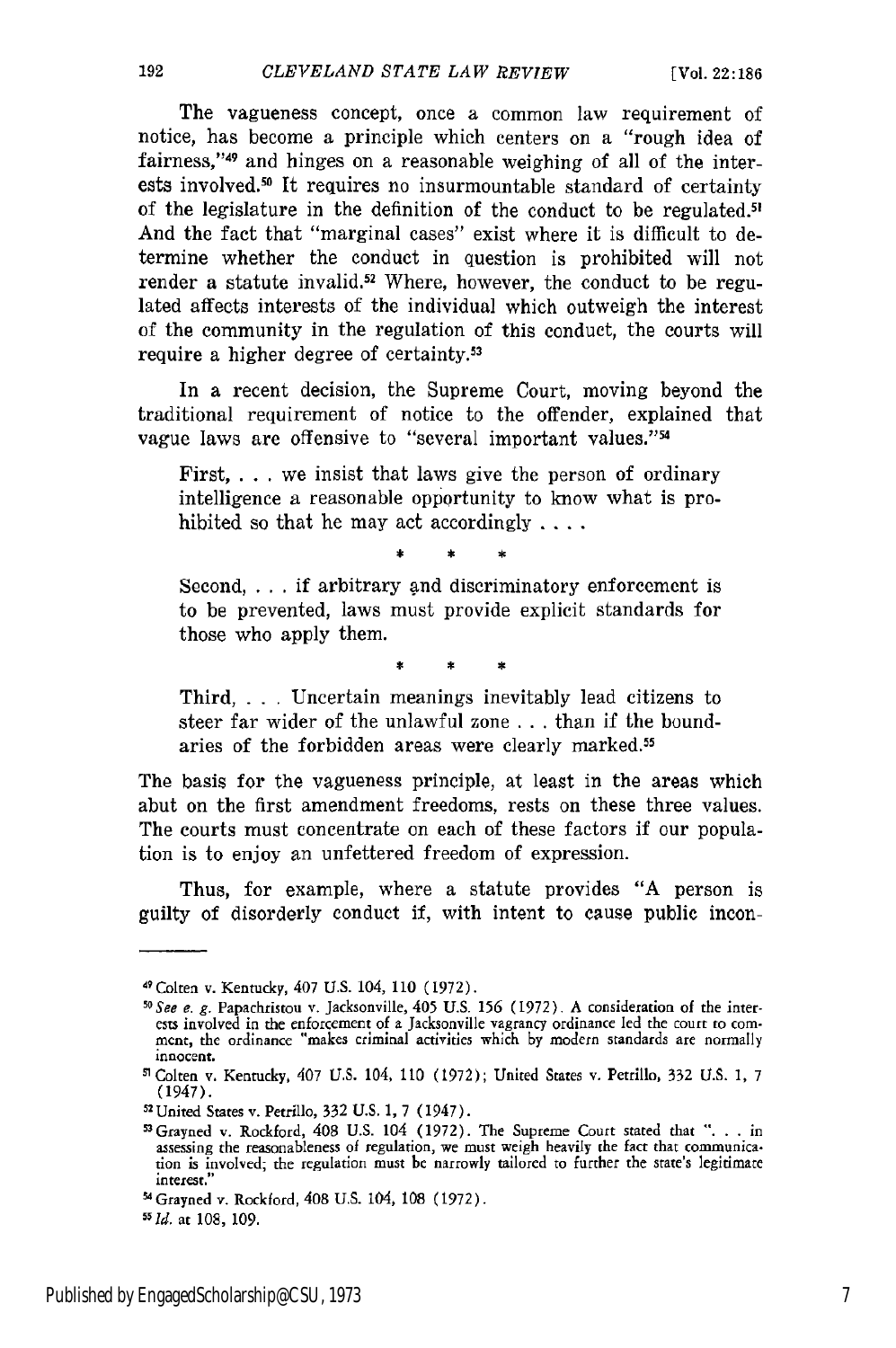#### *DISORDERLY CONDUCT STATUTES & OHIO 19731*

venience," the offender "refuses to comply with a lawful order of the police to disperse,"56 and the required intent is defined by the state court as the dominant intent, the statute will be upheld.<sup>57</sup> It is necessary that the order be a lawful order linked to the protectable interest of the community, and that the dominant intent of the offender be contrary to this protectable interest. Where, however, a statute prohibits "opprobrious and abusive words tending to cause a breach of the peace," and this language is defined by the state court as prohibiting something less than fighting words, the statute will be found vague and overbroad.<sup>58</sup>

Action may not be restricted because it is unpopular,<sup>59</sup> but reasonable regulation linked to community interests will be permitted.60 This reasonable regulation must go to the form and effect of the law.

## Judicial Interpretation

The offense of disorderly conduct is statutory, and as such subject to variations in scope and legislative provision in each jurisdiction.<sup>61</sup> In Ohio there is no enforceable disorderly conduct statute,<sup>62</sup> and while many sections of the Ohio Revised Code prohibit petty offenses often considered disorderly conduct,<sup>63</sup> the offense is normally covered by the city ordinance.<sup>64</sup> The result is that both the form and enforcement of disorderly conduct statutes vary throughout the state.<sup>65</sup>

Although the form of these statutes varies, when tested in the state courts there seems to be one factor which favors each enactment. The courts will "endeavor by every rule of construction to ascertain the meaning of, and give full force and effect to, every enactment . . . not obnoxious to constitutional prohibition."<sup>56</sup>

The effect of this determination of the courts to uphold each enactment may best be illustrated by concentrating on one element

**<sup>56</sup>** Colten v, Kentucky, 407 U.S. 104 (1972).

**<sup>57</sup> Id.**

*<sup>5</sup> Gooding v.* Wilson, 405 **U.S.** 518 (1972).

**<sup>59</sup>** Chicago v. Mosley, 408 U.S. 92 (1972).

**<sup>60</sup>Cox** v. New Hampshire, 312 U.S. 569, 575, **576** (1940).

**<sup>61 18</sup>** OHIO JUR. 2d, *Disorderly Conduct,* §1 **(1972).**

**<sup>62</sup>**For a discussion of the existing Ohio law on disorderly conduct *see,* 18 OHIO Ju,. **2d,** *Disorderly Conduct (1972);* OHIO **LEGISLATIVE SERVICE COMMISSION,** PROPOSED OHIO CRIMINAL **CODE 186** (1971).

*<sup>6&</sup>quot;See e.g.* OHIO REV. **CODE ANN.** Ch. 37 (Page 1953) which prohibits such offenses as: §3773.03 throwing hard objects upon a street; §3773.07 fighting a duel; §3773.09 agreeing to fight; §3773.22 being intoxicated and conducting oneself in a disorderly manner.

<sup>4</sup>HIO **CONST** §3, art. **18,** authorizes municipalities to adopt such police regulations as are not in conflict with the general laws of the state, and §§715.49, 715.55 of **the** Ohio Rev. Code authorize certain specific municipal ordinances which protect against violations **of** the peace and good order of the community.

**<sup>65</sup> 18** OHIO JuR. **2d,** *Disorder Conduct,* §1 (1972).

<sup>66</sup>Eastman v. State, 131 Ohio St. 1, 1 N.E.2d 140, 141 (1936).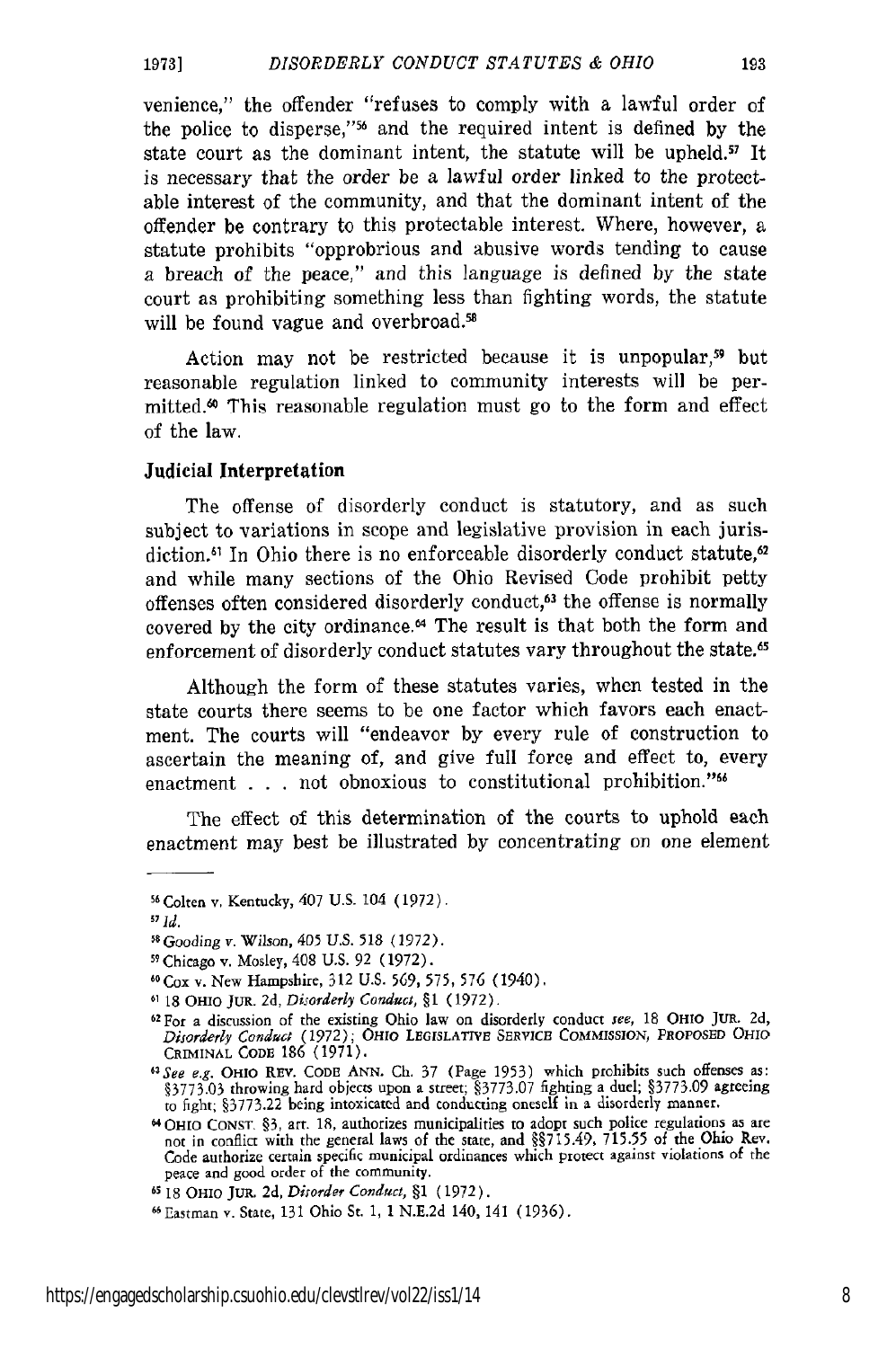often present in the statutory definition of disorderly conduct. That is the element of intent.<sup>67</sup> Intent, when required as one element of a crime, has been recognized by the courts as a limiting factor of the required specificity for a criminal statute.<sup>68</sup> In the 1945 Screws decision, the Supreme Court of the United States found the requirement of intent "may avoid those consequences which render a vague or indefinite statute invalid."<sup>69</sup> The prohibition of willful annoying conduct, for example, may provide an element of notice, and guidelines for judicial interpretation, not provided by a statute which prohibits merely annoying conduct.<sup>70</sup> Since the early decisions which determined this limiting factor of intent, the legislatures have drafted, $\eta$  and the courts have interpreted, $\eta$  many statutes to include "willful" conduct which violates an interest of the community. In the judicial interpretation of these statutes, state courts have gone so far as to find the required intent a "dominant intent," thereby precluding the possibility of a prohibition of constitutionally protected action.<sup>73</sup>

Such judicial interpretation of vague statutory language may provide the minimum standard of certainty required of criminal statutes. It requires a consideration of each factor which supports the vagueness and overbreadth concepts, however. When viewed in the light of the recent three-fold reasoning of the *Grayned* decision, <sup>4</sup>

If any person shall knowingly and willfully constitute or make himself a **part** of any noisy, boisterous or disorderly assemblage of persons, countenancing the same by his presence, which annoys the inhabitanats **. .** .

*<sup>6</sup> t*7 See e.g. **CLEVELAND,** OHIO, **PENAL CODE** §13.1124 which prohibits participation in disorderly activities:

This ordinance was declared unconstitutional, however, in *Cleveland v. Anderson,* 13 Ohio App.2d 83, 234 N.E.2d 304 (1968) because the intent required for the offense was simply the knowing presence of an individual at such a gathering. it required no criminal act of the offender.

<sup>6</sup> 8United States v. Roger, 314 U.S. 513 (1942); Corwin v. United States, 312 **U.S.** 19, 27 (1940); Connally v. General Constr. Co., 269 **U.S. 385** (1926).

**<sup>69</sup>** Screws v. United States, 325 U.S. 91,101 (1944).

**<sup>70</sup>**In *Colten v. Kentucky,* 407 U.S. 104 (1972), the Supreme Court upheld a Kentucky statute which prohibited "disorderly conduct with intent **to** cause public inconvenience, annoyance, or alarm . **..** [where the offenderi refuses to comply with a lawful order of the police to disperse." The Kentucky court had interpreted the required intent as a "dominant intent."<br>In Coates v. Cincinnati, 402 U.S. 611 (1971), however, the Supreme Court struck down a<br>statute which prohibited merely "annoying" co satisfy the specificity requirement.

<sup>&</sup>lt;sup>71</sup> CLEVELAND, OHIO PENAL CODE §13.1126 "If any person shall willfully conduct himself in a noisy, boisterous, rude, insulting, or other disorderly manner, by either words or acts, toward any other person, with intent to abuse or annoy such person, or so as to annoy the citizens of the city, or any portion thereof, or disturb the good order and quiet of the same . . .'

<sup>72</sup>Cincinnati v. Hoffman, 31 Ohio St.2d 163, 285 N.E.2d 714 (1972). In this case the Supreme Court of Ohio, citing *Colten v. Kentucky*, 407 U.S. 104 (1972), upheld a Cincinnati ordinance which required "'intent to cause **...** annoyance" and the court interpreted this intent as the "dominant intent" thereby prohibiting no constitutionally protected conduct.

<sup>73</sup>Colten v. Kentucky, 407 U.S. 104 (1972).

<sup>74</sup>Grayned v. City of Rockford, 408 U.S. 104 (1972).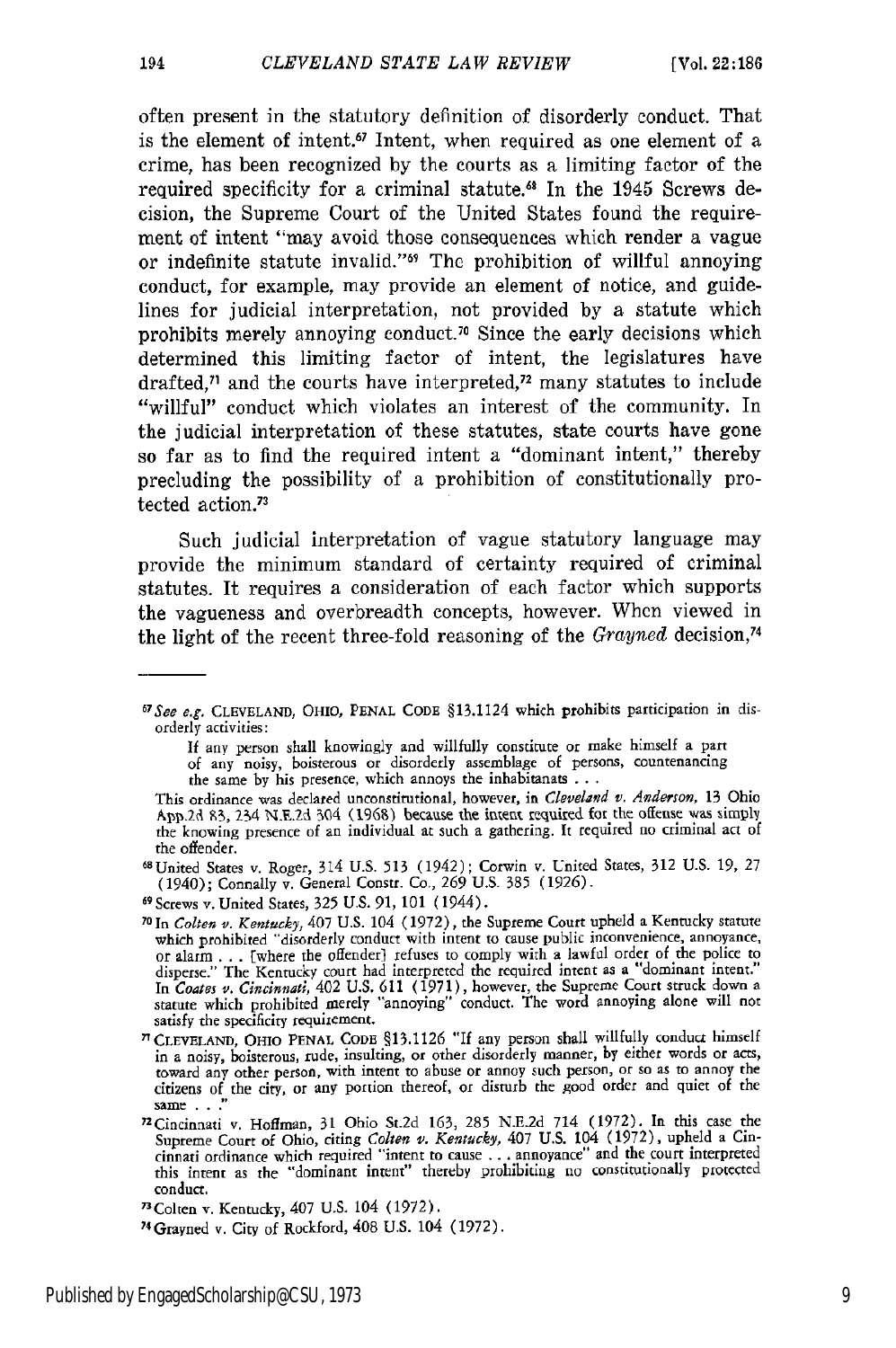and the emphasis of *NAACP v. Button*<sup>75</sup> (discussed in the vagueness section), it would seem that the requirement of a "dominant intent" may mark boundaries for juries but provide no standard for police enforcement. It can do little to insure against the improper application of a vague penal statute. "A vague law impermissibly delegates basic policy matters to policemen, judges, and juries for resolution on an *ad* hoe basis, with the attendant dangers of arbitrary and discriminatory application."<sup>76</sup> The judicial limitation of vague statutory language should eliminate this improper delegation of authority at each level of enforcement. The courts must "endeavor by every rule of construction to **.** . . give full force and effect to, every enactment . . . not obnoxious to constitutional prohibition."<sup>77</sup> But this will require a consideration of each element obnoxious to the constitution.

The vagueness concept, once a common law requirement of notice, hinges on a reasonable weighing of all of those interests involved.

## The Proposed Ohio Criminal Code<sup>78</sup>

A complete revision of the criminal law of Ohio is now before

### AGGRAVATED RIOT

Sec. 2917.02 (A) No person shall participate with four or more others in a course of disorderly conduct in violation of section 2917-11 of The Revised Code:

- (1) With *purpose to commit or* facilitate *the commission* of a felony;
- (2) With purpose to commit or facilitate the commission of any offense **of** violence;
- (3) When the offender or any participant to the knowledge of the offender *has* on or about his person or under his control, uses, or intends to use a deadly weapon *or dangerous* ordinance *as* defined in section 2923.11 of The Revised Code.

(B) No person, being **an** inmate in a detention facility as defined in section 2921.01 of The Revised Code, shall violate division (A) of this section, or section 2917.03 of The Revised Code. **...**

(Continued on *next* page)

**<sup>75</sup> 371** U.S. 415 (1963).

**<sup>76</sup>** Grayned v. City of Rockford, 408 U.S. 104, 108-9 (1972).

<sup>77</sup>Eastman v, State, 131 Ohio St. 1, 1 **N.E.2d** 140, 141 (1936).

**<sup>7</sup>** A point beyond the scope of this Note but which merits concern is the form of those "riot statutes" now being considered by the Ohio Legislature in the form of House Bill 511.<br>(The proposed revision of the Ohio Criminal Code.) This revision would change the<br>standard of conduct necessary for the offense of "riot tion 2917.11 of the pending revision (see this section within the text above). The net effect of this change if approved would be to prohibit many actions not generally considered riotous.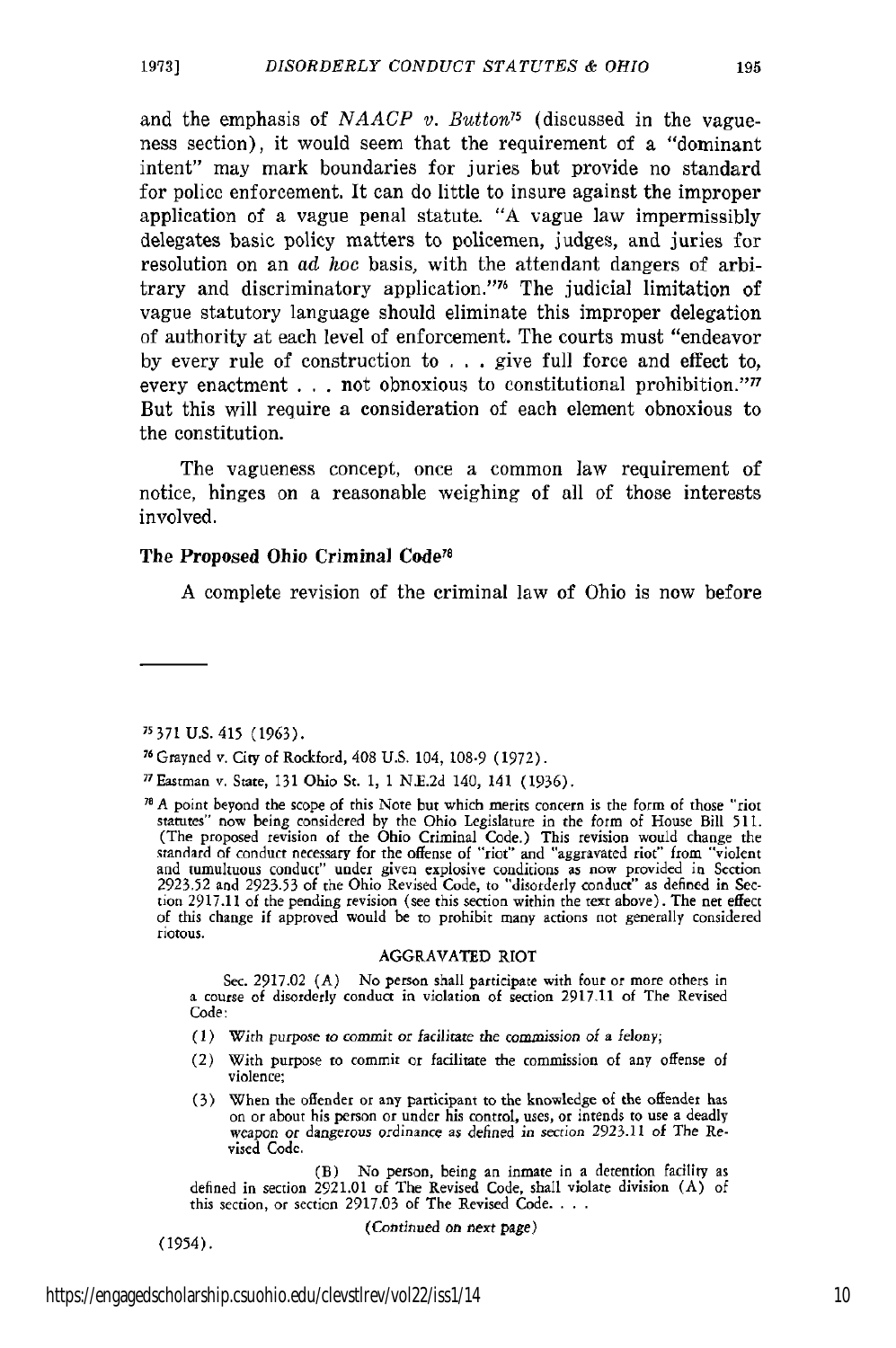196

the state legislature in the form of House Bill  $511.^{\prime\prime}$  The purpose of the bill is to provide a compact and complete criminal code while eliminating those sections of the Ohio Revised Code which have become obsolete since its origin in **1788.0** Section 2917.11 of this proposed revision would provide the following specific and enforceable disorderly conduct statute.

Sec. 2917.11 (A) No person shall recklessly cause inconvenience, annoyance, or alarm to another, by doing any of the following:

- (1) Engaging in fighting, in threatening harm to persons or property, or in violent or turbulent behavior;
- (2) Making unreasonable noise or offensively course utterance, gesture, or display, or communicating unwarranted and grossly abusive language to any person;
- (3) Insulting, taunting, or challenging another, under circumstances in which such conduct is likely to provoke a violent response;
- (4) Creating a condition physically offensive to persons or hazardous to persons or property, by any act which serves no lawful and reasonable purpose of the offender.

## (Continued from preceding page)

### **RIOT**

Sec. 2917.03 **(A)** No person shall participate with four or more others in a course of disorderly conduct in violation of section **2917.11** of The Revised Code:

- **(1)** With purpose to commit or facilitate the commission of a misdemeanor, other than disorderly conduct;
- (2) With purpose to intimidate a public official or employee into taking or refraining from official action, or with purpose to hinder, impede, **of** obstruct a function of government;
- **(3)** With purpose to hinder, impede, or obstruct the orderly process of ad-ministration or instruction **at** an educational institution, or to interfere with or disrupt lawful activities carried on **at** such institution.

(B) No person shall participate with four or more others with purpose to do an act with unlawful force or violence, even though such act might otherwise be unlawful. . . .

There can be little doubt that the statutes in this form would be unconstitutionally overbroad, e-g. the creation of a physically offensive condition" or the "making of an offensively coarse gesture" by five students with the purpose of disrupting lawful activities<br>at an educational institution would constitute the offense of "riot." The same conduct com-<br>mitted by five inmates at a detentio mitted by five inmates at a detention facility would constitute "aggravated riot" and could be punished by two to ten years of imprisonment.

"AM. SuB. H.B. 511, 109th Ohio General Assembly (March 31, 1971). The text of this Bill, prior to introduction and House amendments, is available in Ohio Legislative Service Commission, Proposed Ohio Criminal Code (1971). For **the** sake of convenience references to sections of this Bill will **be** made **to** this publication.

**80** OHIO **LEGISLATIVE** SERVICE COMMISSION, PROPOSED **OHIO** CRIMINAL **CODE** viii (1971),